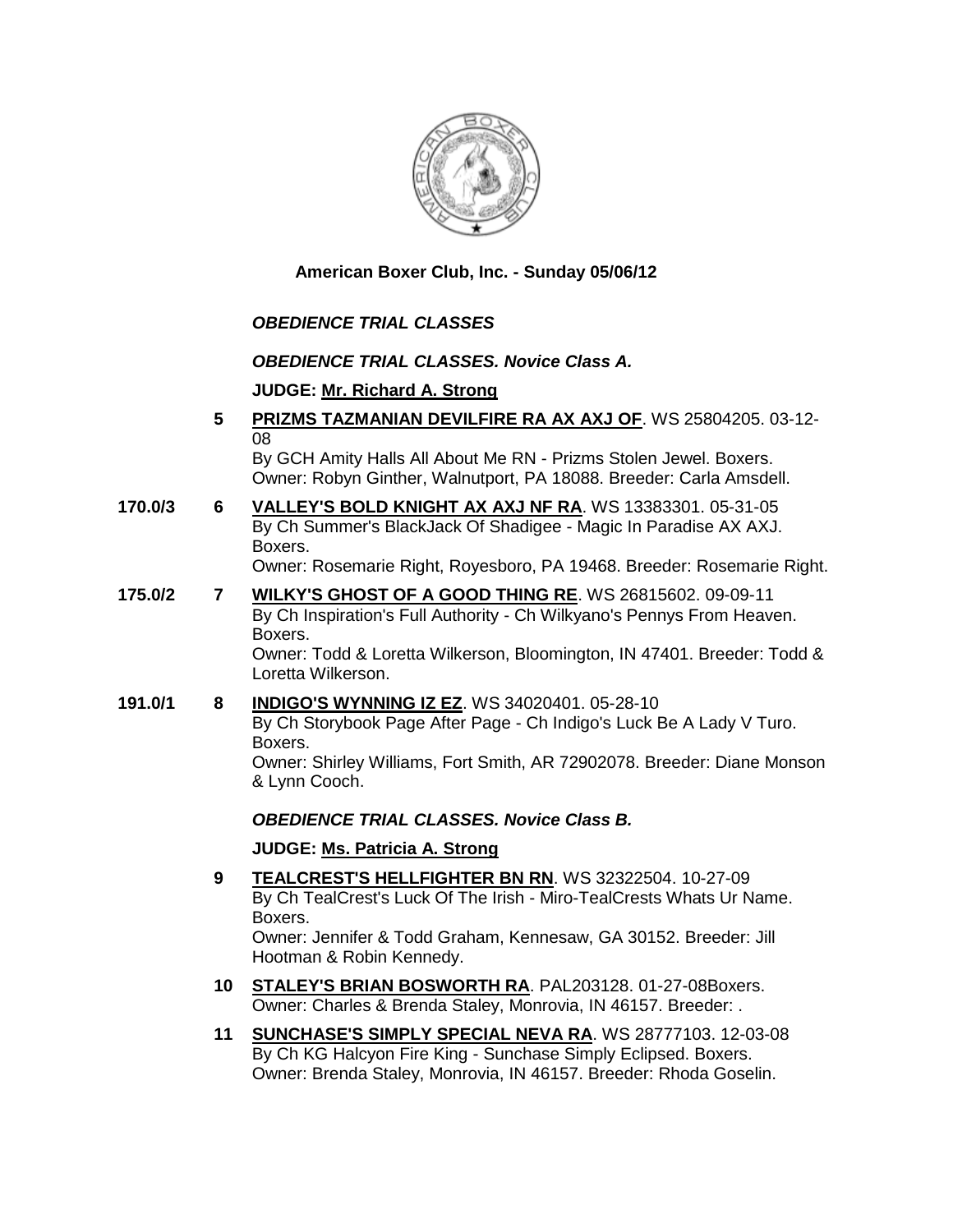| 180.0/4 | 12 ORION'S PRIDE OF SHAWSHANK CD RE. ILP159342. 10-24-04Boxers. |
|---------|-----------------------------------------------------------------|
|         | Owner: Susan E Wooden, Carmel, IN 460324008. Breeder: .         |

- **14 [VALENTE'S SHOT IN THE DARK RN BN](http://www.infodog.com/files/bdogrsl1.prg;makc=WS%2034076405;mdog=Valente_s_Shot_In_The_Dark_RN_BN;wins=all)**. WS 34076405. 04-27-10 By Ch Haberl's Heart Acre Bluesman BN RE CD - Savage's Frolicsome Angel. Boxers. Owner: Michele Valente, Oviedo, FL 32765. Breeder: Stacey Savage. (B J Barnhart, Agent).
- 
- **A 15 [JESTIC'S TEMPEST IN A TEAPOT](http://www.infodog.com/files/bdogrsl1.prg;makc=WS%2037718201;mdog=Jestic_s_Tempest_In_A_Teapot;wins=all)**. WS 37718201. 06-01-11 By Ch Faerdorn Dust Buster - Ch Jestic's After The Storm. Boxers. Owner: Danielle & Sally Keller, Yacolt, WA 986750499. Breeder: Sally & Danielle Keller.
- **JUDG 16 [LAR-SAN'S DEJA VU FROM KLAHDUH](http://www.infodog.com/files/bdogrsl1.prg;makc=WS%2031150101;mdog=Lar-San_s_Deja_Vu_From_Klahduh;wins=all)**. WS 31150101. 06-16-09 By Ch Lar-San's Diamond In The Rough CD RE - Portocalls Island Girl. Boxers.

Owner: Larry W & Susan G Stogner, Knoxville, TN 37920. Breeder: Tracey Gardner.

- **17 [CH FIRESTAR'S INDIAN WARRIOR RN](http://www.infodog.com/files/bdogrsl1.prg;makc=WS%2023151705;mdog=Ch_Firestar_s_Indian_Warrior_RN;wins=all)**. WS 23151705. 08-14-07 By Ch Garnsey's High Tide - Ch Firestar's Indian Summer CD RN. Boxers. Owner: Sandra J Johnson & Diane E Boyle, Lemont, IL 604394633. Breeder: Sandra J Johnson & Diane E Boyle.
- **171.0 18 BRUSH HILLS [SOMETHIN'S SWEET M'NM](http://www.infodog.com/files/bdogrsl1.prg;makc=WS%2026298806;mdog=Brush_Hills_Somethin_s_Sweet_M_NM;wins=all)**. WS 26298806. 06-05-08 By Landfall's Somethin's Up At Brush Hill - Lady Elizabeth Lily Of The Valley. Boxers. Owner: Mary Hickey & Ellen Bradley, Abington, MA 023511077. Breeder: Carole McLellan.
- **195.5/2 19 [SUNCHASE'S CADILLAC BLACK](http://www.infodog.com/files/bdogrsl1.prg;makc=WS%2035563708;mdog=Sunchase_s_Cadillac_Black;wins=all)**. WS 35563708. 10-14-10 By Ch Breezewoods Lord Of Wystmont CDX - Sunchases Little Black Dress UDX AX AXJ RA NF OM1. Boxers. Owner: Tracy L Hendrickson & Rhoda Briouillette, Broken Arrow, OK 740129426. Breeder: Tracy Hendrickson.
- **198.5/1/H 20 [SUNCHASE'S RUNNING THE RED](http://www.infodog.com/files/bdogrsl1.prg;makc=WS%2035563706;mdog=Sunchase_s_Running_The_Red;wins=all)**. WS 35563706. 10-14-10 By Ch Breezewood's Lord Of Wystmont CDX - Sunchase's Little Black Dress UDX RA AXJ AX OM1 NF. Boxers. Owner: Tracy L Hendrickson & Rhoda Brouillette, Broken Arrow, OK 740129426. Breeder: Tracy Hendrickson.
- **193.5/3 21 [BOXNEN'S IKEA](http://www.infodog.com/files/bdogrsl1.prg;makc=WS%2035045303;mdog=Boxnen_s_Ikea;wins=all)**. WS 35045303. 09-04-10 By Flirtin Capina - Boxnen's Fresca Ilona. Boxers. Owner: Minna Nousiainen-Becher, Appleton, WI 54952. Breeder: Minna Nousiainen-Becher.
	- **22 [SUNCHASE'S SMACK ME BLACK CD RN](http://www.infodog.com/files/bdogrsl1.prg;makc=WS%2035563702;mdog=Sunchase_s_Smack_Me_Black_CD_RN;wins=all)**. WS 35563702. 10-14-10 By Ch Breezewoods Lord Of Wystmont CDX RE - Sunchase's Little Black Dress UDX OM1 RA OA AXJ. Boxers. Owner: Robin Vaughan & Tracy Hendrickson & Rhoda Goselin-Brouillette, West Fork, AR 72774. Breeder: Tracy Hendrickson & Rhoda Goselin-Brouillette.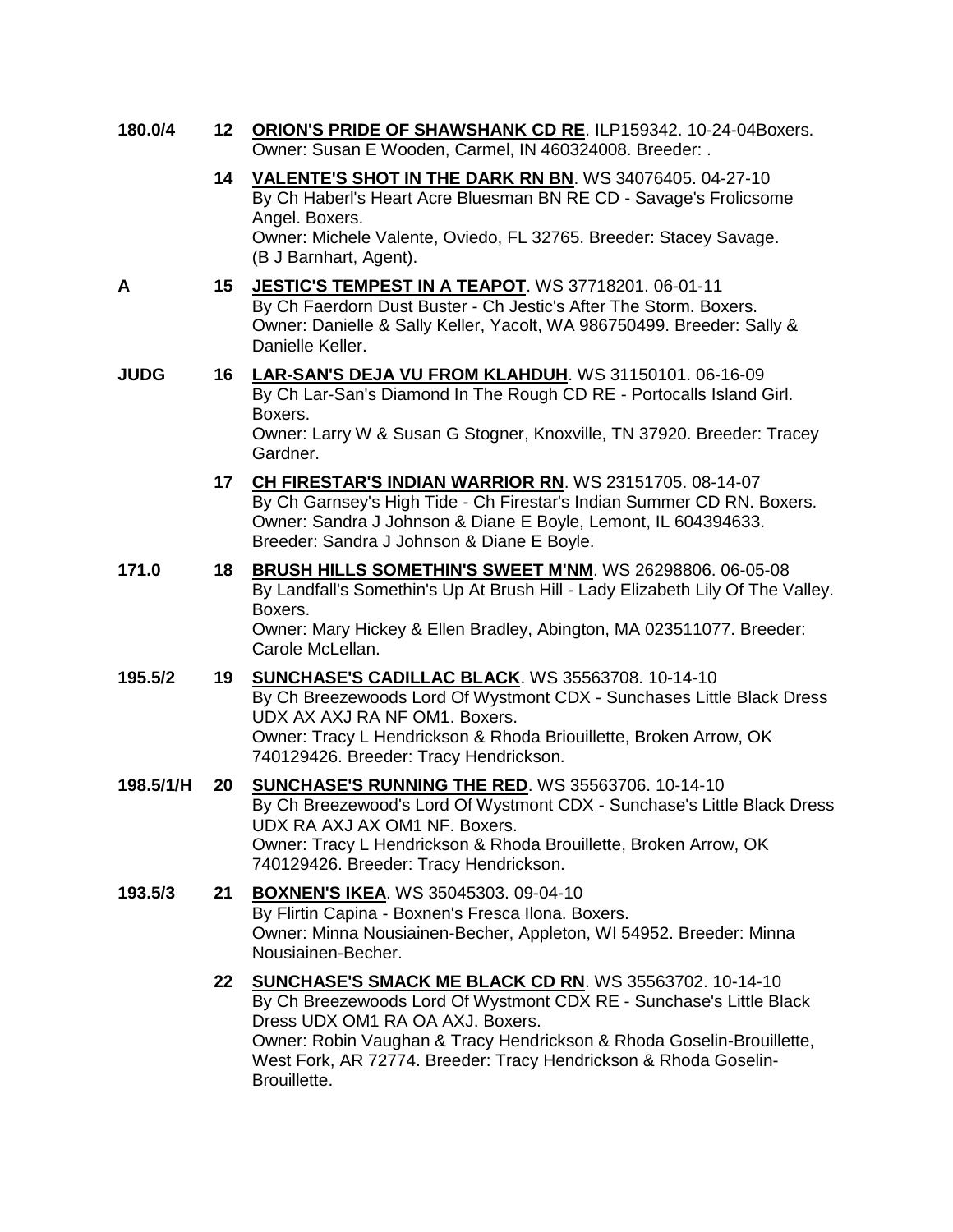## *OBEDIENCE TRIAL CLASSES. Open Class A.*

## **JUDGE: [Ms. Patricia A. Strong](http://www.infodog.com/judges/19096/juddat.htm)**

- 
- **JUDG 23 [CH TEALCREST'S LUCK OF THE IRISH CD RA OA OAJ CA](http://www.infodog.com/files/bdogrsl1.prg;makc=WS%2013710701;mdog=Ch_TealCrest_s_Luck_Of_The_Irish_CD_RA_OA_OAJ_CA;wins=all)**. WS 13710701. 05-20-05 By Ch MaSue's Out Of Luck - Ch TealCrest's Pennys From Heaven CDX RA MX MXJ. Boxers. Owner: Jill Hootman, Clarksville, TN 37040. Breeder: Jill Hootman. (Sherry Canciamille, Agent).
	- **24 [CH BREHO NO HOLDING BACK CD RA](http://www.infodog.com/files/bdogrsl1.prg;makc=WS%2020651501;mdog=Ch_Breho_No_Holding_Back_CD_RA;wins=all)**. WS 20651501. 02-03-07 By Ch Encore's Crimson Tide - Ch Breho I Bee Jam'n At Keepsake. Boxers. Owner: Robin Vaughan & Brenda Stuckey & Theresa Galle, West Fork, AR 72774. Breeder: Brenda Stuckey & CJ Middlebrooks & Theresa Galle.
	- **25 [STUDIO BIG SHANTY GERTRUDE MAE RA CD](http://www.infodog.com/files/bdogrsl1.prg;makc=WS%2018326901;mdog=Studio_Big_Shanty_Gertrude_Mae_RA_CD;wins=all)**. WS 18326901. 07-28-06 By Ch Raineylane's Reloaded - Telstar's Majestic Glory. Boxers. Owner: Jennifer Graham, Kennesaw, GA 30152. Breeder: Mike & Trina Ahlers.
	- **26 [MISS SYDNEY PEARL HALL CD GN RAE OA AXJ NF](http://www.infodog.com/files/bdogrsl1.prg;makc=WS%2013121402;mdog=Miss_Sydney_Pearl_Hall_CD_GN_RAE_OA_AXJ_NF;wins=all)**. WS 13121402. 02- 26-05

By Sir Syruss The Virus - Miss Sable Baby. Boxers. Owner: Debora & Randall Hall, Louisville, KY 402226645. Breeder: Jason Kidwell.

- **27 [FLIRTIN UPEA-URSULA](http://www.infodog.com/files/bdogrsl1.prg;makc=WS%2017674001;mdog=Flirtin_Upea-Ursula;wins=all)**. WS 17674001. 04-14-05 By Boks-Snas Hunter - Flirtin Sprintti. Boxers. Owner: Minna Nousiainen-Becher, Appleton, WI 54952. Breeder: Kristiina Kallio.
- **28 [SHIRA'S KAHLUA SHE'S SO FREAKIN CUTE CD GN RAE OA OAJ](http://www.infodog.com/files/bdogrsl1.prg;makc=WS%2023774602;mdog=Shira_s_Kahlua_She_s_So_Freakin_Cute_CD_GN_RAE_OA_OAJ;wins=all)**. WS 23774602. 11-03-07 By Can-Cia's Hard Day's Night - Remy Leadoo RN. Boxers. Owner: Erin & Tom Rezmer, Lombard, IL 60148. Breeder: Kim Northcutt & Rose Northcutt.
- **A 29 [ORION'S ENAY H C-OH-THREE CD RAE](http://www.infodog.com/files/bdogrsl1.prg;makc=PAL153659;mdog=Orion_s_Enay_H_C-oh-three_CD_RAE;wins=all)**. PAL153659. 10-13-04 By Ch Kami-Ko N'Kini Woodview Lariat - Higo's Total Effects. Boxers. Owner: Susan Wooden, Carmel, IN 46032. Breeder: JoAnn Albright.

# *OBEDIENCE TRIAL CLASSES. Open Class B.*

# **JUDGE: [Mr. Richard A. Strong](http://www.infodog.com/judges/2197/juddat.htm)**

- **180.5/2 30 [TEALCREST'S HALF A SIXPENCE UDX RA MX MXJ](http://www.infodog.com/files/bdogrsl1.prg;makc=WS%2013710702;mdog=Tealcrest_s_Half_A_Sixpence_UDX_RA_MX_MXJ;wins=all)**. WS 13710702. 05- 20-05 By Ch Masues Out Of Luck - Ch Tealcrest's Pennys From Heaven CDX RA MX MXJ. Boxers. Owner: Mary Nee, Fairview Heights, IL 622083521. Breeder: Jill Hootman.
- **A 31 [CH HAPPY TAIL'S LET'S GET THIS PARTY STARTED CD BN](http://www.infodog.com/files/bdogrsl1.prg;makc=WS%2027791701;mdog=Ch_Happy_Tail_s_Let_s_Get_This_Party_Started_CD_BN;wins=all)**. WS 27791701. 09-05-08 By Ch Breezewood's Lord Of Wystmont CDX RE - Onesti's Happy Tails Debutante. Boxers.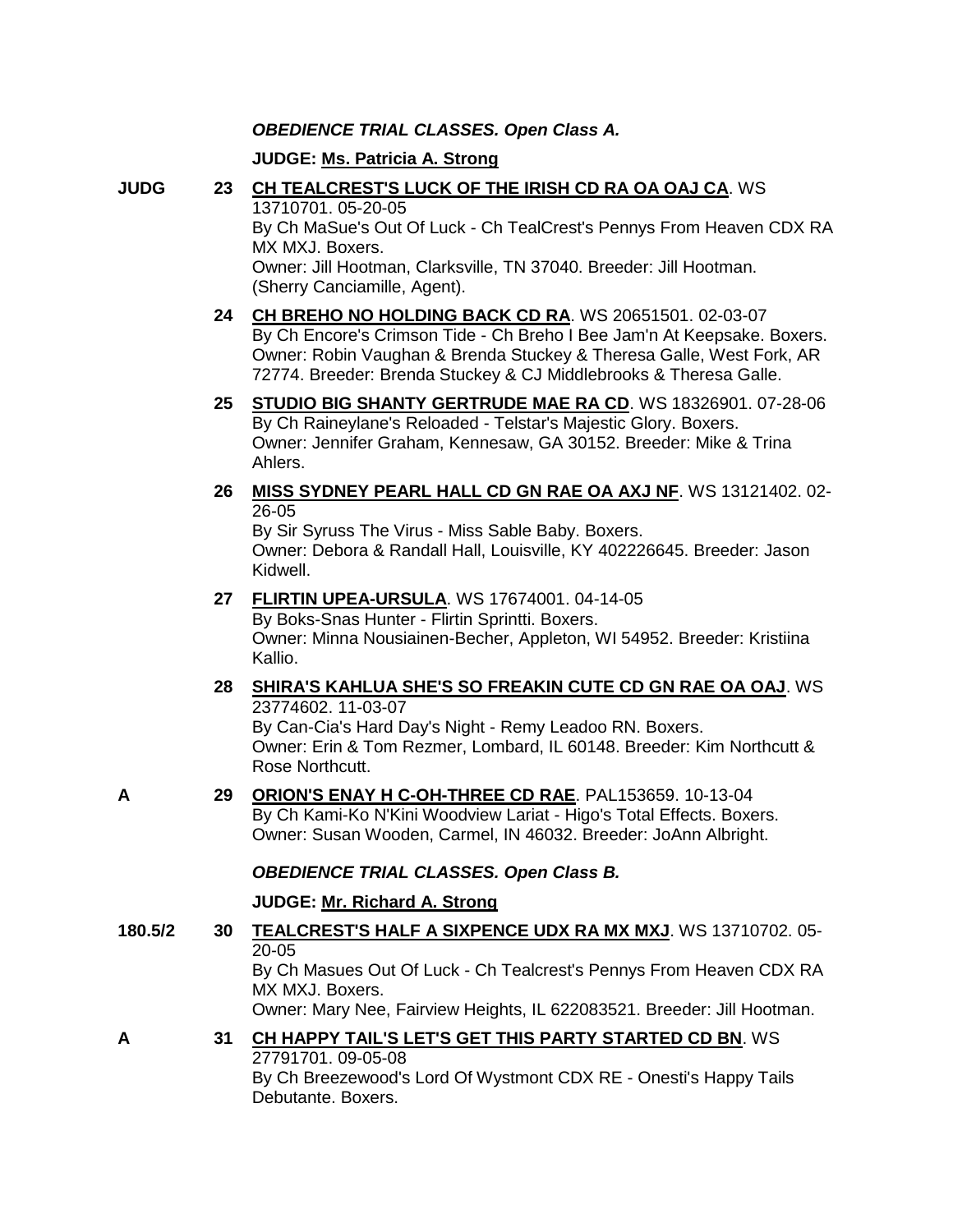Owner: Susan M Naffzinger & Amy Bieri, Albany, IN 47320. Breeder: Amy Bieri.

- **32 [SUNCHASE'S THE NEW BLACK UDX OA OAJ NF RN OM1](http://www.infodog.com/files/bdogrsl1.prg;makc=WS%2020398502;mdog=Sunchase_s_The_New_Black_UDX_OA_OAJ_NF_RN_OM1;wins=all)**. WS 20398502. 01-09-07 By Ch Sunchase's Zero To Hero UDX MX MXJ RA - Simply Cher. Boxers. Owner: Tracy L Hendrickson & Rhoda Brouillette, Broken Arrow, OK 74012. Breeder: Rhoda Brouillette.
- **33 [LL & BRUSH HILL'S MOPAR MADNESS UD](http://www.infodog.com/files/bdogrsl1.prg;makc=WS%2023115306;mdog=LL_&_Brush_Hill_s_Mopar_Madness_UD;wins=all)**. WS 23115306. 08-04-07 By Ch Encore's Crimson Tide - Ch Brush Hill & LL Star Spangled. Boxers. Owner: Lynn M Ochoa, Swanton, OH 435589536. Breeder: Ellen Bradley & Lenny Leftman.
- **34 [ANJA VON WALDSTADT CDX RE MX MXJ OF](http://www.infodog.com/files/bdogrsl1.prg;makc=WS%2020480303;mdog=Anja_Von_Waldstadt_CDX_RE_MX_MXJ_OF;wins=all)**. WS 20480303. 01-04-07 By Arames Vom Messingsberg - Josephine Von Bachbett VCD2 UD RE MX MXJ. Boxers.

Owner: Renee Fulcer, Rockford, IL 61101. Breeder: Renee Fulcer.

**35 [SUNCHASE'S SIMPLY LIGHTNING STRIKES TWICE UD AX AXJ](http://www.infodog.com/files/bdogrsl1.prg;makc=WS%2028777107;mdog=Sunchase_s_Simply_Lightning_Strikes_Twice_UD_AX_AXJ;wins=all)**. WS 28777107. 12-03-08 By Ch KG Halcyon Fire King - Simply Eclipsed RN. Boxers. Owner: Tracy L Hendrickson & Rhoda Brouillette, Broken Arrow, OK 740129426. Breeder: Rhoda Brouillette.

# **188.0/1/HC 36 [SUNCHASE'S SIMPLY CAN CAN CAN CAN UD NF OA OAJ](http://www.infodog.com/files/bdogrsl1.prg;makc=WS%2028777101;mdog=Sunchase_s_Simply_Can_Can_Can_Can_UD_NF_OA_OAJ;wins=all)**. WS 28777101. 12-03-08 By Ch KG Halcyon Fire King - Simply Eclipsed RN. Boxers.

Owner: Tracy L Hendrickson & Rhoda Brouilette, Broken Arrow, OK 740129426. Breeder: Rhoda Brouillette.

# *OBEDIENCE TRIAL CLASSES. Utility Class A.*

# **JUDGE: [Mr. Richard A. Strong](http://www.infodog.com/judges/2197/juddat.htm)**

- **37 [DADDY'S GIRL KILLIAN CDX RE OA OAJ](http://www.infodog.com/files/bdogrsl1.prg;makc=WS%2014408301;mdog=Daddy_s_Girl_Killian_CDX_RE_OA_OAJ;wins=all)**. WS 14408301. 08-06-05 By Rion's Xanadu - Shadoefaxs Crimson Silhouette. Boxers. Owner: Erin & Tom Rezmer, Lombard, IL 60148. Breeder: Sandee Leschewski.
- **34 [ANJA VON WALDSTADT CDX RE MX MXJ OF](http://www.infodog.com/files/bdogrsl1.prg;makc=WS%2020480303;mdog=Anja_Von_Waldstadt_CDX_RE_MX_MXJ_OF;wins=all)**. WS 20480303. 01-04-07 By Arames Vom Messingsberg - Josephine Von Bachbett VCD2 UD RE MX MXJ. Boxers.

Owner: Renee Fulcer, Rockford, IL 61101. Breeder: Renee Fulcer.

# *OBEDIENCE TRIAL CLASSES. Utility Class B.*

# **JUDGE: [Ms. Patricia A. Strong](http://www.infodog.com/judges/19096/juddat.htm)**

**30 [TEALCREST'S HALF A SIXPENCE UDX RA MX MXJ](http://www.infodog.com/files/bdogrsl1.prg;makc=WS%2013710702;mdog=Tealcrest_s_Half_A_Sixpence_UDX_RA_MX_MXJ;wins=all)**. WS 13710702. 05- 20-05

By Ch Masues Out Of Luck - Ch Tealcrest's Pennys From Heaven CDX RA MX MXJ. Boxers.

Owner: Mary Nee, Fairview Heights, IL 622083521. Breeder: Jill Hootman.

**A 31 [CH HAPPY TAIL'S LET'S GET THIS PARTY STARTED CD BN](http://www.infodog.com/files/bdogrsl1.prg;makc=WS%2027791701;mdog=Ch_Happy_Tail_s_Let_s_Get_This_Party_Started_CD_BN;wins=all)**. WS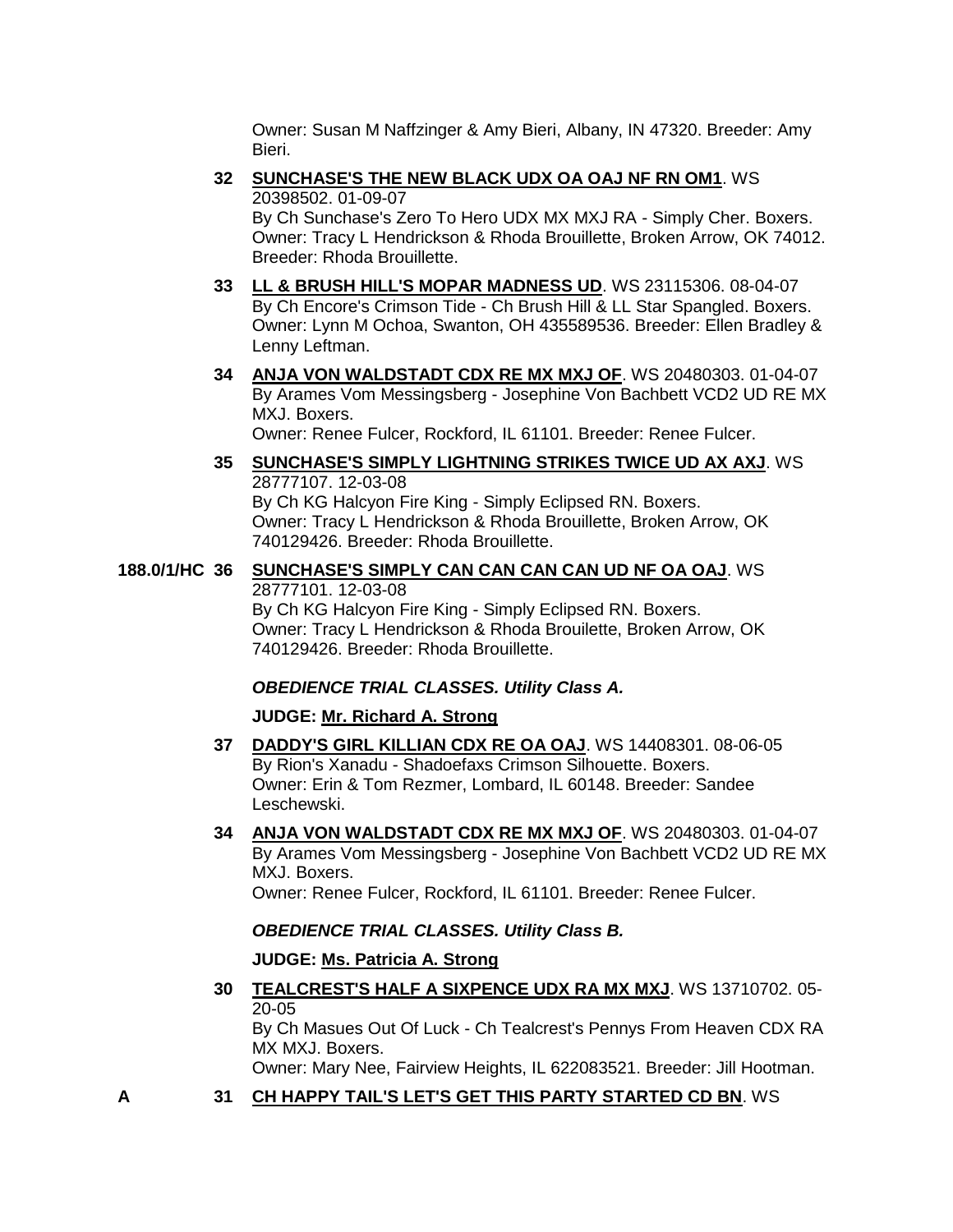27791701. 09-05-08

By Ch Breezewood's Lord Of Wystmont CDX RE - Onesti's Happy Tails Debutante. Boxers.

Owner: Susan M Naffzinger & Amy Bieri, Albany, IN 47320. Breeder: Amy Bieri.

**32 [SUNCHASE'S THE NEW BLACK UDX OA OAJ NF RN OM1](http://www.infodog.com/files/bdogrsl1.prg;makc=WS%2020398502;mdog=Sunchase_s_The_New_Black_UDX_OA_OAJ_NF_RN_OM1;wins=all)**. WS 20398502. 01-09-07

By Ch Sunchase's Zero To Hero UDX MX MXJ RA - Simply Cher. Boxers. Owner: Tracy L Hendrickson & Rhoda Brouillette, Broken Arrow, OK 74012. Breeder: Rhoda Brouillette.

- **33 [LL & BRUSH HILL'S MOPAR MADNESS UD](http://www.infodog.com/files/bdogrsl1.prg;makc=WS%2023115306;mdog=LL_&_Brush_Hill_s_Mopar_Madness_UD;wins=all)**. WS 23115306. 08-04-07 By Ch Encore's Crimson Tide - Ch Brush Hill & LL Star Spangled. Boxers. Owner: Lynn M Ochoa, Swanton, OH 435589536. Breeder: Ellen Bradley & Lenny Leftman.
- **38 [SEMPER FI STEALING HOME CDX RE NA NAJ NAP NJP](http://www.infodog.com/files/bdogrsl1.prg;makc=WS%2001295804;mdog=Semper_Fi_Stealing_Home_CDX_RE_NA_NAJ_NAP_NJP;wins=all)**. WS 01295804. 07-17-02 By Ch Southgate's Judgement Day CD AX AXJ - Semper Fi Bryan's Song. Boxers.

Owner: Dena M Hudson & Claudia Clifton, Marietta, GA 30062. Breeder: Claudia & Mike Clifton.

## **181.0/2 35 [SUNCHASE'S SIMPLY LIGHTNING STRIKES TWICE UD AX AXJ](http://www.infodog.com/files/bdogrsl1.prg;makc=WS%2028777107;mdog=Sunchase_s_Simply_Lightning_Strikes_Twice_UD_AX_AXJ;wins=all)**. WS 28777107. 12-03-08

By Ch KG Halcyon Fire King - Simply Eclipsed RN. Boxers. Owner: Tracy L Hendrickson & Rhoda Brouillette, Broken Arrow, OK 740129426. Breeder: Rhoda Brouillette.

## **185.0/1 36 [SUNCHASE'S SIMPLY CAN CAN CAN CAN UD NF OA OAJ](http://www.infodog.com/files/bdogrsl1.prg;makc=WS%2028777101;mdog=Sunchase_s_Simply_Can_Can_Can_Can_UD_NF_OA_OAJ;wins=all)**. WS 28777101. 12-03-08 By Ch KG Halcyon Fire King - Simply Eclipsed RN. Boxers. Owner: Tracy L Hendrickson & Rhoda Brouilette, Broken Arrow, OK 740129426. Breeder: Rhoda Brouillette.

**39 [CH BRUSH HILL'S ALL RILED UP UD RN](http://www.infodog.com/files/bdogrsl1.prg;makc=WS%2017938002;mdog=Ch_Brush_Hill_s_All_Riled_Up_UD_RN;wins=all)**. WS 17938002. 06-23-06 By Ch Halcyon I Rest My Case - Brush Hill's Hanky Panky. Boxers. Owner: Jane Tully & Ellen Bradley, Canton, MA 02021. Breeder: Ellen Bradley.

# *OBEDIENCE TRIAL CLASSES. Beginner Novice Class A.*

# **JUDGE: [Ms. Patricia A. Strong](http://www.infodog.com/judges/19096/juddat.htm)**

- **A 7 [WILKY'S GHOST OF A GOOD THING RE](http://www.infodog.com/files/bdogrsl1.prg;makc=WS%2026815602;mdog=Wilky_s_Ghost_Of_A_Good_Thing_RE;wins=all)**. WS 26815602. 09-09-11 By Ch Inspiration's Full Authority - Ch Wilkyano's Pennys From Heaven. Boxers. Owner: Todd & Loretta Wilkerson, Bloomington, IN 47401. Breeder: Todd & Loretta Wilkerson.
- **193.0/1 40 [SUNCHASE'S MAN IN BLACK RN](http://www.infodog.com/files/bdogrsl1.prg;makc=WS%2035563704;mdog=Sunchase_s_Man_In_Black_RN;wins=all)**. WS 35563704. 10-14-11 By Ch Breezewoods Lord Of Wystmont - Sunchases Little Black Dress UDX AXJ OA RA OM1. Boxers. Owner: Shirley Williams & Tracy L Hendrickson, Fort Smith, AR 72902078.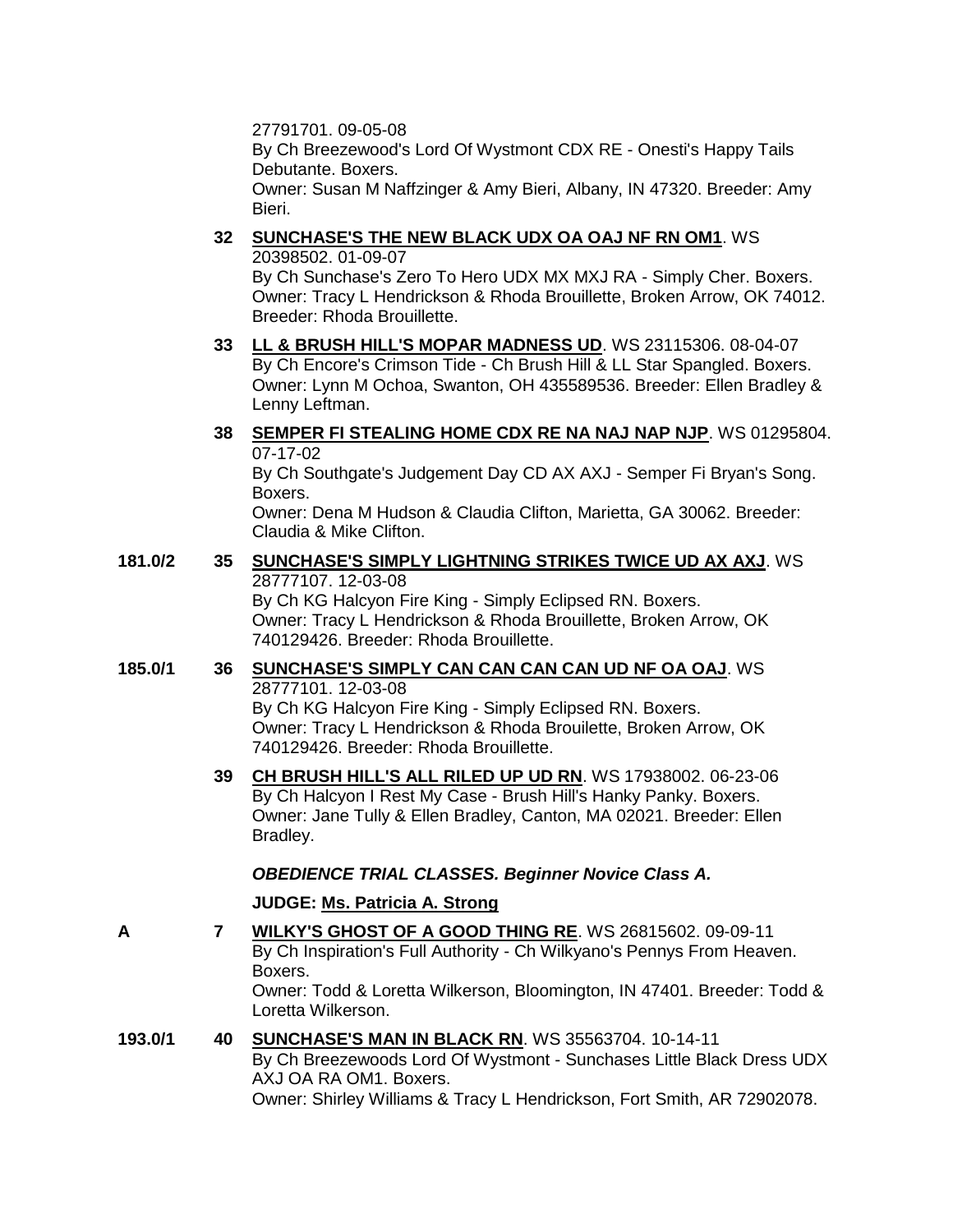Breeder: Tracy Hendrickson.

### *OBEDIENCE TRIAL CLASSES. Beginner Novice Class B.*

**JUDGE: [Mr. Richard A. Strong](http://www.infodog.com/judges/2197/juddat.htm)**

- **193.5/4 10 [STALEY'S BRIAN BOSWORTH RA](http://www.infodog.com/files/bdogrsl1.prg;makc=PAL203128;mdog=Staley_s_Brian_Bosworth_RA;wins=all)**. PAL203128. 01-27-08Boxers. Owner: Charles & Brenda Staley, Monrovia, IN 46157. Breeder: .
- **186.5 11 [SUNCHASE'S SIMPLY SPECIAL NEVA RA](http://www.infodog.com/files/bdogrsl1.prg;makc=WS%2028777103;mdog=Sunchase_s_Simply_Special_Neva_RA;wins=all)**. WS 28777103. 12-03-08 By Ch KG Halcyon Fire King - Sunchase Simply Eclipsed. Boxers. Owner: Brenda Staley, Monrovia, IN 46157. Breeder: Rhoda Goselin.
- **189.5 41 [HABERL'S LOVE OVER GOLD CA](http://www.infodog.com/files/bdogrsl1.prg;makc=WS%2031868202;mdog=Haberl_s_Love_Over_Gold_CA;wins=all)**. WS 31868202. 09-19-09 By Ch Guapo Soto - Ch Haberl's Forever Young CD RE. Boxers. Owner: MaryJane Alencewicz & B J Barnhart & JoAnn Haberl, Montverde, FL 34756. Breeder: MaryJane Alencewicz & B J Barnhart & J Haberl & Don Garrett.

#### **196.0/2 42 [PEPRHL LIFE'S A DANCE WITH DEBLYN RN TD HICS](http://www.infodog.com/files/bdogrsl1.prg;makc=WS%2030844201;mdog=Peprhl_Life_s_A_Dance_With_DebLyn_RN_TD_HICs;wins=all)**. WS 30844201. 06-29-09 By Ch OTCH Regal's Heeere's Johnny UDX RN - Ch Peprhl Will You Dance Marbo CD RE AX AXJ OF. Boxers.

Owner: Debra Owens & Caitlyn Owens & Sue Ann Thompson, Luther, IA 501520357. Breeder: Sue Ann Thompson.

## **189.0 26 [MISS SYDNEY PEARL HALL CD GN RAE OA AXJ NF](http://www.infodog.com/files/bdogrsl1.prg;makc=WS%2013121402;mdog=Miss_Sydney_Pearl_Hall_CD_GN_RAE_OA_AXJ_NF;wins=all)**. WS 13121402. 02- 26-05

By Sir Syruss The Virus - Miss Sable Baby. Boxers. Owner: Debora & Randall Hall, Louisville, KY 402226645. Breeder: Jason Kidwell.

# **43 [HALL'S ANGEL OF MINE](http://www.infodog.com/files/bdogrsl1.prg;makc=PAL%20256182;mdog=Hall_s_Angel_Of_Mine;wins=all)**. PAL 256182. 01-03-10Boxers. Owner: Debora & Randall W Hall, Louisville, KY 402220000. Breeder: .

**199.0/1 44 [SUNCHASE'S LITTLE PINK RIBBON](http://www.infodog.com/files/bdogrsl1.prg;makc=WS%2035563707;mdog=Sunchase_s_Little_Pink_Ribbon;wins=all)**. WS 35563707. 10-14-10 By Ch Breezewood's Lord Of Wystmont CDX - Sunchase's Little Black Dress UDX AX AXJ RA NF OM1. Boxers. Owner: Tracy L Hendrickson & Rhoda Brovillete, Broken Arrow, OK 740129426. Breeder: Tracy Hendrickson.

## **195.0/3 45 [DIXIE'S SOUTH'RN SUNSHINE RN](http://www.infodog.com/files/bdogrsl1.prg;makc=WS%2028640601;mdog=Dixie_s_South_rn_Sunshine_RN;wins=all)**. WS 28640601. 11-07-08 By Ch Regal Hitech Picasso Of Darvick CDX RN - Dixie's South'rn Magnolia UD RA. Boxers. Owner: Robin Vaughan, West Fork, AR 727742937. Breeder: Robin Vaughan.

# *OBEDIENCE TRIAL CLASSES. Graduate Novice Class.*

# **JUDGE: [Ms. Patricia A. Strong](http://www.infodog.com/judges/19096/juddat.htm)**

**46 [CH HABERL'S HEART ACRE BLUESMAN CD RE BN CA](http://www.infodog.com/files/bdogrsl1.prg;makc=WS%2010993903;mdog=Ch_Haberl_s_Heart_Acre_Bluesman_CD_RE_BN_CA;wins=all)**. WS 10993903. 11-04-04

By Ch Josha's Linebacker CD - Ch Banta-Riegel's Sizzlin Sensation CD RN. Boxers.

Owner: MaryJane Alencewicz & Dr James & Priscilla Kilman & JoAnn